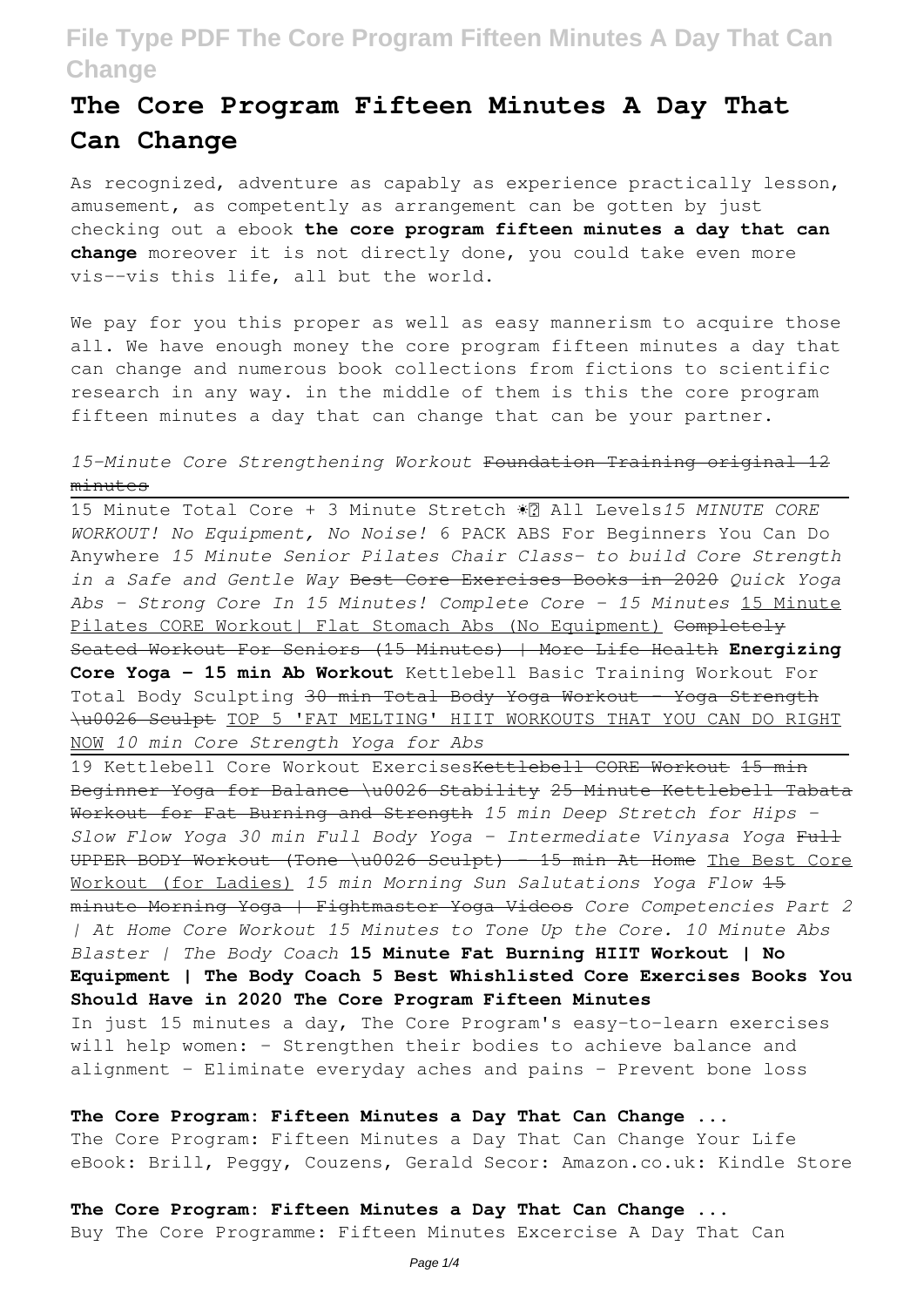Change Your Life by Brill, Peggy (ISBN: 9780091882419) from Amazon's Book Store. Everyday low prices and free delivery on eligible orders.

**The Core Programme: Fifteen Minutes Excercise A Day That ...** The author of The Core Program: 15 Minutes a Day That Can Change Your Life , Peggy lives in New York City with her husband and two daughters. Gerald Secor Couzens is a contributing writer for both the Johns Hopkins Health After 50 newsletter and the Hopkins White Papers medical series. He is also co-author of the national bestseller Thinner at Last.

**9780553380842 - The Core Program Fifteen Minutes a Day ...** Peggy's remarkable head-to-toe workout targets the "hot spot" areas neck, back, pelvis, hips, knees — that cause problems for even the healthiest women. In just 15 minutes a day, The Core...

**The Core Program: Fifteen Minutes a Day That Can Change ...** Gerald Secor Couzens. 4.08 · Rating details · 219 ratings · 26 reviews. Introducing the fitness program designed by a physical therapist exclusively for women -- proven to increase strength, tone muscles and reduce aches and pains in just 15 minutes a day! Few women

realize that most popular fitness regimens are designed for men.

**The Core Program: Fifteen Minutes a Day That Can Change ...** In just 15 minutes a day, The Core Program's easy-to-learn exercises will help women:• Strengthen their bodies to achieve balance and alignment• Eliminate everyday aches and pains• Prevent bone...

**The Core Program: Fifteen Minutes a Day That Can Change ...** Fifteen Minutes a Day That Will Change Your Life The Core Program is the fifteen-minutes-a-day, five-times-a-week exercise regimen that will give you benefits no single other fitness program can offer. In a very short time it will: • Build strength • Abolish muscle aches and pains • Improve your posture • Put an end to joint stiffness

**The Core Program: Fifteen Minutes a Day That Can Change ...** In just 15 minutes a day, The Core Program 's easy-to-learn exercises will help women: • Strengthen their bodies to achieve balance and alignment • Eliminate everyday aches and pains • Prevent bone loss • Protect against osteoarthritis • Improve sleep, digestion and circulation • Enjoy better sex • ...

**The Core Program: Fifteen Minutes a Day That Can Change ...** Provide a tool to achieve Bible mastery in just 15 minutes a day, 5 days a week in a single year. Think of Core52 as your "FastPass" for knowing God's Word, by-passing the lines of minutia, pushing you to the front of the biggest ideas of the Bible. It is the quickest route to move someone from curiosity to confidence in mastering the ...

### **Core52 - A Fifteen-Minute Daily Guide to Build Your Bible ...**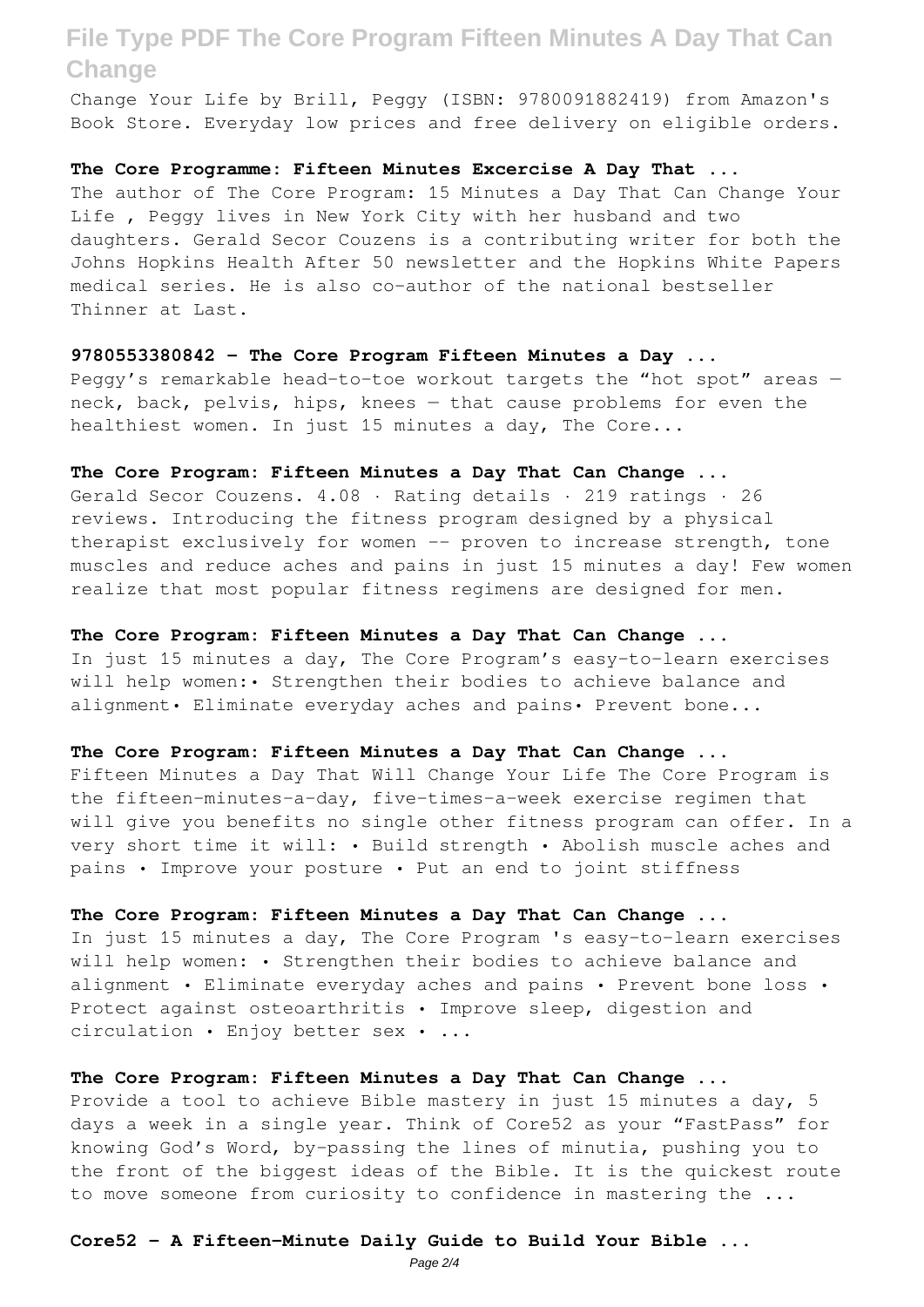Introducing the fitness program designed by a physical therapist exclusively for women — proven to increase strength, tone muscles and reduce aches and pains in just 15 minutes a day! Few women realize that most popular fitness regimens are designed for men.

#### **By Peggy Brill - The Core Program: Fifteen Minutes a Day ...**

And because it takes only 15 minutes per day, everyone can benefit."  $-$ Christiane Northrup, author of Women's Bodies, Women's Wisdom "Using The Core Program, you'll give your body a head-to-toe workout that will also tone your muscles and carve inches off your waist and hips. You'll look great and feel terrific.

#### **The Core Program: Fifteen Minutes a Day That Can Change ...**

Find helpful customer reviews and review ratings for The Core Program: Fifteen Minutes a Day That Can Change Your Life at Amazon.com. Read honest and unbiased product reviews from our users.

#### **Amazon.com: Customer reviews: The Core Program: Fifteen ...**

The core workout video is split into two separate sections each with 8 different exercises to target the entire core area, from the base of your rib cage to the crest of your hips. Each exercise is only done for one set of 45 seconds and then you have 15 seconds to get in position for the next exercise.

#### **Fitness Blender 15 Minute Abs Workout - At Home Core ...**

In just 15 minutes a day, The Core Program 's easy-to-learn exercises will help women: • Strengthen their bodies to achieve balance and alignment • Eliminate everyday aches and pains • Prevent bone loss

### **The Core Program: Fifteen Minutes a Day That Can Change ...**

With inspirational case histories, detailed photographs illustrating each exercise and self-tests for rating balance, flexibility and strength, The Core Program is an owner's manual for the naturally strong, healthy body every woman should have. About The Core Program. Introducing the fitness program designed by a physical therapist exclusively for women — proven to increase strength, tone muscles and reduce aches and pains in just 15 minutes a day!

#### **The Core Program by Peggy Brill, Gerald Secor Couzens ...**

How to Make Your First Core Values List in Less Than 15 Minutes 1. Look through this list of examples of personal values and pick five that resonate with you. The first time you put together a list of core values, it's easiest to start from an existing list.

#### **How to Make Your Core Values List in 15 Minutes (Over 60 ...**

The CORE Program was established in 1973 by a few volunteers from the community. The program was initially designed to provide classroom education for individuals convicted of driving under the influence of alcohol/drugs. Over the years, the program expanded to serve the growing needs of the Courts and Community of the 19th Judicial